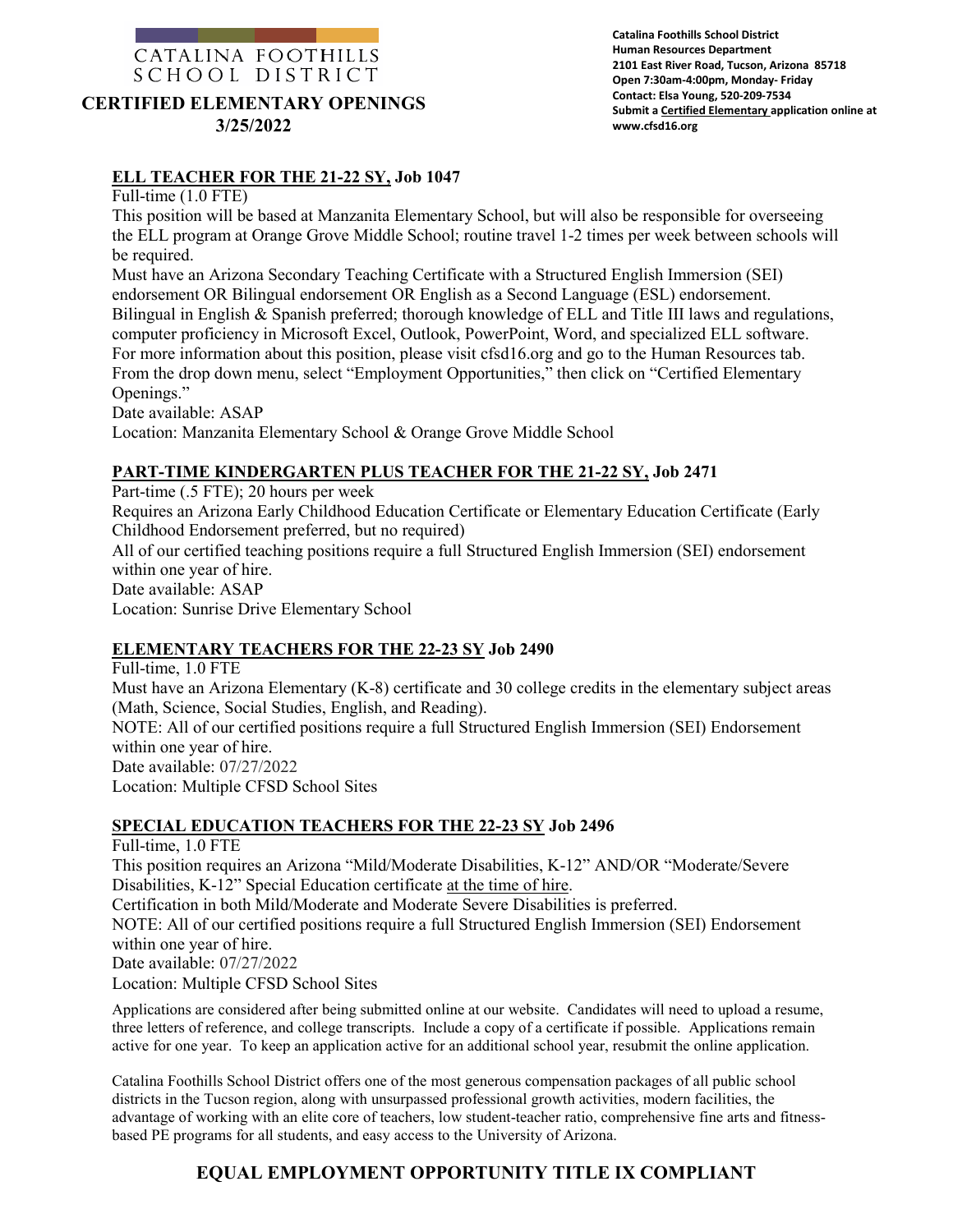

#### **CERTIFIED ELEMENTARY OPENINGS 3/25/2022**

# **SPEECH & LANGUAGE PATHOLOGIST FOR THE 22-23 SY Job 2495**

Full-time, 1.0 FTE – working with students at two school sites Must have an Arizona Speech-Language Pathologist (Pre- $K - 12$ ) certificate at the time of hire. Date available: 07/27/2022 Locations: This position will work with students at multiple schools.

# **COUNSELOR FOR THE 22-23 SY, Job 2406**

Full-time (1.0 FTE) Requires a Master's Degree in Counseling and a current Arizona Guidance Counselor, PreK – 12 certificate at the time of hire. Date available: 07/27/2022 Location: This position will support various elementary school sites.

# **COUNSELOR FOR THE 22-23 SY, Job 2407**

Full-time (1.0 FTE) Requires a Master's Degree in Counseling and a current Arizona Guidance Counselor, PreK – 12 certificate at the time of hire. Date available: 07/27/2022 Location: This position will support various elementary school sites.

### **COUNSELOR FOR THE 22-23 SY, Job 2486**

Full-time (1.0 FTE) Requires a Master's Degree in Counseling and a current Arizona Guidance Counselor, PreK – 12 certificate at the time of hire. Date available: 07/27/2022 Location: This position will support various elementary school sites.

# **COUNSELOR FOR THE 22-23 SY, Job 2487**

Full-time (1.0 FTE) Requires a Master's Degree in Counseling and a current Arizona Guidance Counselor, PreK – 12 certificate at the time of hire. Date available: 07/27/2022 Location: This position will support various elementary school sites.

# **COUNSELOR FOR THE 22-23 SY, Job 2498**

Full-time (1.0 FTE) Requires a Master's Degree in Counseling and a current Arizona Guidance Counselor, PreK – 12 certificate at the time of hire. Date available: 07/27/2022 Location: Manzanita Elementary School

Applications are considered after being submitted online at our website. Candidates will need to upload a resume, three letters of reference, and college transcripts. Include a copy of a certificate if possible. Applications remain active for one year. To keep an application active for an additional school year, resubmit the online application.

Catalina Foothills School District offers one of the most generous compensation packages of all public school districts in the Tucson region, along with unsurpassed professional growth activities, modern facilities, the advantage of working with an elite core of teachers, low student-teacher ratio, comprehensive fine arts and fitnessbased PE programs for all students, and easy access to the University of Arizona.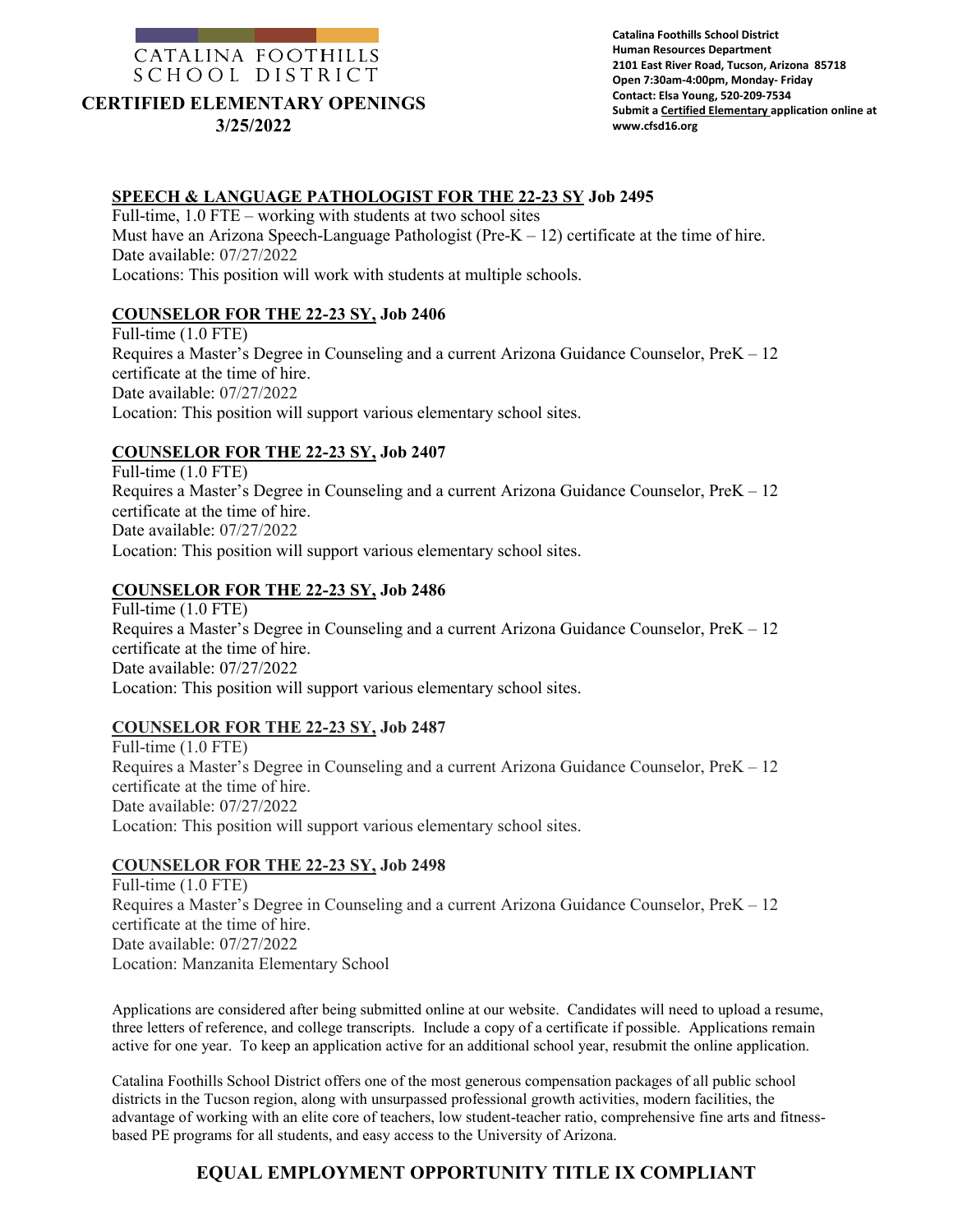# CATALINA FOOTHILLS SCHOOL DISTRICT **CERTIFIED ELEMENTARY OPENINGS**

**3/25/2022**

### **SPECIAL EDUCATION TEACHER FOR THE 22-23 SY Job 2497**

Full-time, 1.0 FTE This position requires an Arizona "Mild/Moderate Disabilities, K-12" AND/OR "Moderate/Severe Disabilities, K-12" Special Education certificate at the time of hire. Certification in both Mild/Moderate and Moderate Severe Disabilities is preferred. NOTE: All of our certified positions require a full Structured English Immersion (SEI) Endorsement within one year of hire. Date available: 07/27/2022 Location: Manzanita Elementary School

### **ELD TEACHER FOR THE 22-23 SY, Job 2491**

Full-time (1.0 FTE)

Must have an Arizona Elementary Teaching Certificate at time of hire, with an ESL or SEI endorsement and an Arizona driver's license with a clear driving record.

Master's degree in Education preferred and two years of experience teaching English as a Second Language.

Date available: 07/27/2022

Location: Manzanita Elementary School & Orange Grove Middle School

### **CHINESE IMMERSION TEACHER FOR THE 22-23 SY, Job 2488**

Full-time (1.0 FTE)

Responsibilities will include instructing elementary students in Mandarin Chinese, using the knowledge of the Chinese and English languages (native-like proficiency in speaking, reading and writing); knowledge of language development and the knowledge of instructional methods.

This position requires: a Bachelor's degree or foreign equivalent (all fields are acceptable); an Arizona Elementary Education teaching certificate or Arizona Early Childhood Education teaching certificate. All of our positions require a Structured English Immersion (SEI) endorsement within one year of hire.

For more information about our Mandarin program, please visit:

[https://sites.google.com/a/cfsd16.org/mandarin/welcome.](https://sites.google.com/a/cfsd16.org/mandarin/welcome)

Date available: 07/27/2022

Location: Sunrise Drive Elementary School

# **P.E. TEACHER FOR THE 22-23 SY, Job 2481**

Full-time (1.0 FTE)

Must have an Arizona teaching certificate (Elementary or Secondary) with a Physical Education endorsement (K-12) at the time of hire and 30 college credits in P.E.

All of our certified teaching positions require a full Structured English Immersion (SEI) endorsement within one year of hire.

Date available: 07/27/2022

Location: Sunrise Drive Elementary School

Applications are considered after being submitted online at our website. Candidates will need to upload a resume, three letters of reference, and college transcripts. Include a copy of a certificate if possible. Applications remain active for one year. To keep an application active for an additional school year, resubmit the online application.

Catalina Foothills School District offers one of the most generous compensation packages of all public school districts in the Tucson region, along with unsurpassed professional growth activities, modern facilities, the advantage of working with an elite core of teachers, low student-teacher ratio, comprehensive fine arts and fitnessbased PE programs for all students, and easy access to the University of Arizona.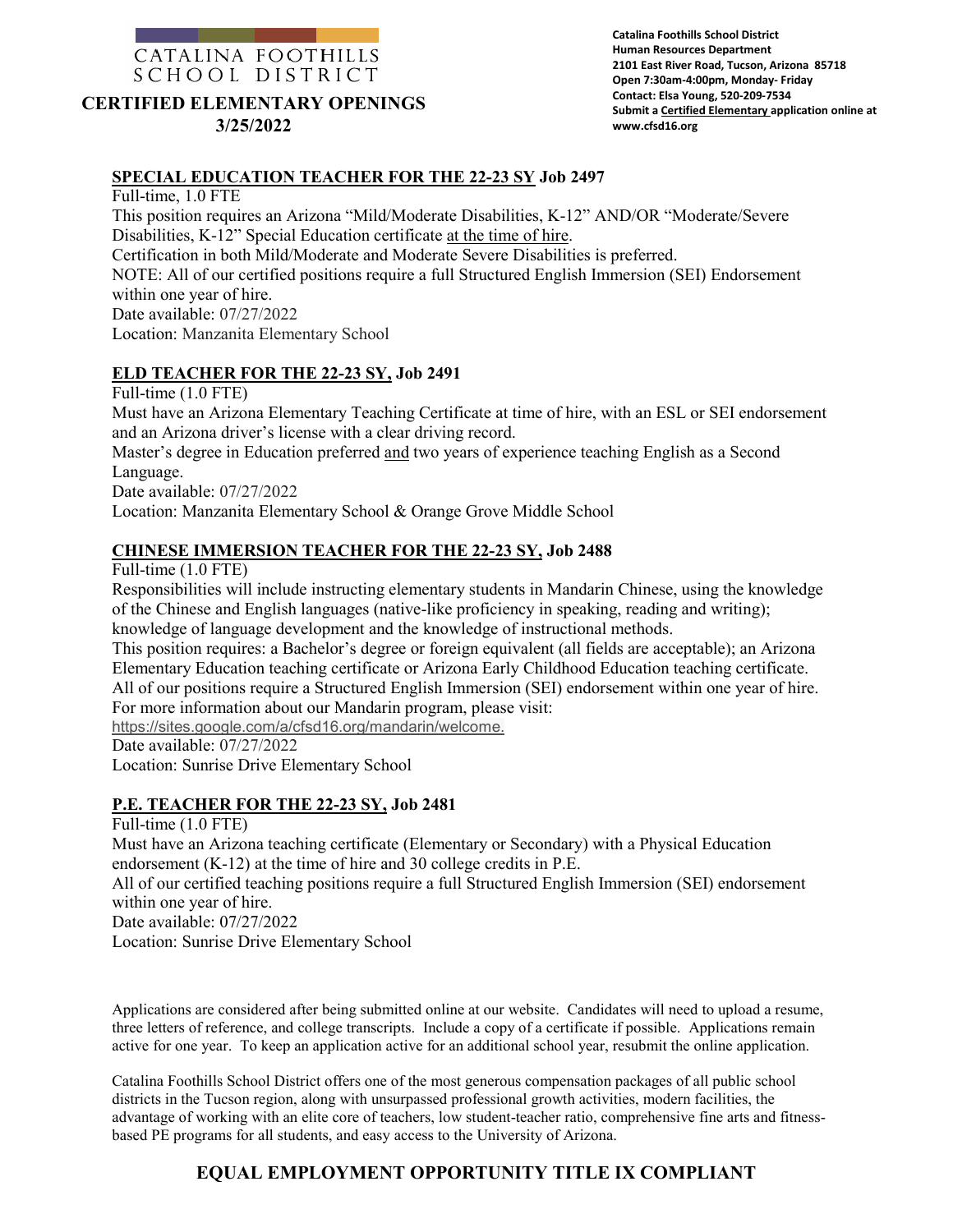

# **CERTIFIED ELEMENTARY OPENINGS 3/25/2022**

**Catalina Foothills School District Human Resources Department 2101 East River Road, Tucson, Arizona 85718 Open 7:30am-4:00pm, Monday- Friday Contact: Elsa Young, 520-209-7534 Submit a Certified Elementary application online at www.cfsd16.org**

#### **ELEMENTARY SPANISH IMMERSION TEACHERS FOR THE 22-23 SY Job 2464**

Full-time (1.0 FTE)

Must have an Arizona Elementary (K-8) certificate and 30 college credits in the elementary subject areas. Must be a native Spanish speaker or have native-like proficiency in Spanish.

NOTE: All of our certified positions require a full Structured English Immersion (SEI) Endorsement within one year of hire.

Date available: 07/27/22

Location: Ventana Vista Elementary School

Applications are considered after being submitted online at our website. Candidates will need to upload a resume, three letters of reference, and college transcripts. Include a copy of a certificate if possible. Applications remain active for one year. To keep an application active for an additional school year, resubmit the online application.

Catalina Foothills School District offers one of the most generous compensation packages of all public school districts in the Tucson region, along with unsurpassed professional growth activities, modern facilities, the advantage of working with an elite core of teachers, low student-teacher ratio, comprehensive fine arts and fitnessbased PE programs for all students, and easy access to the University of Arizona.